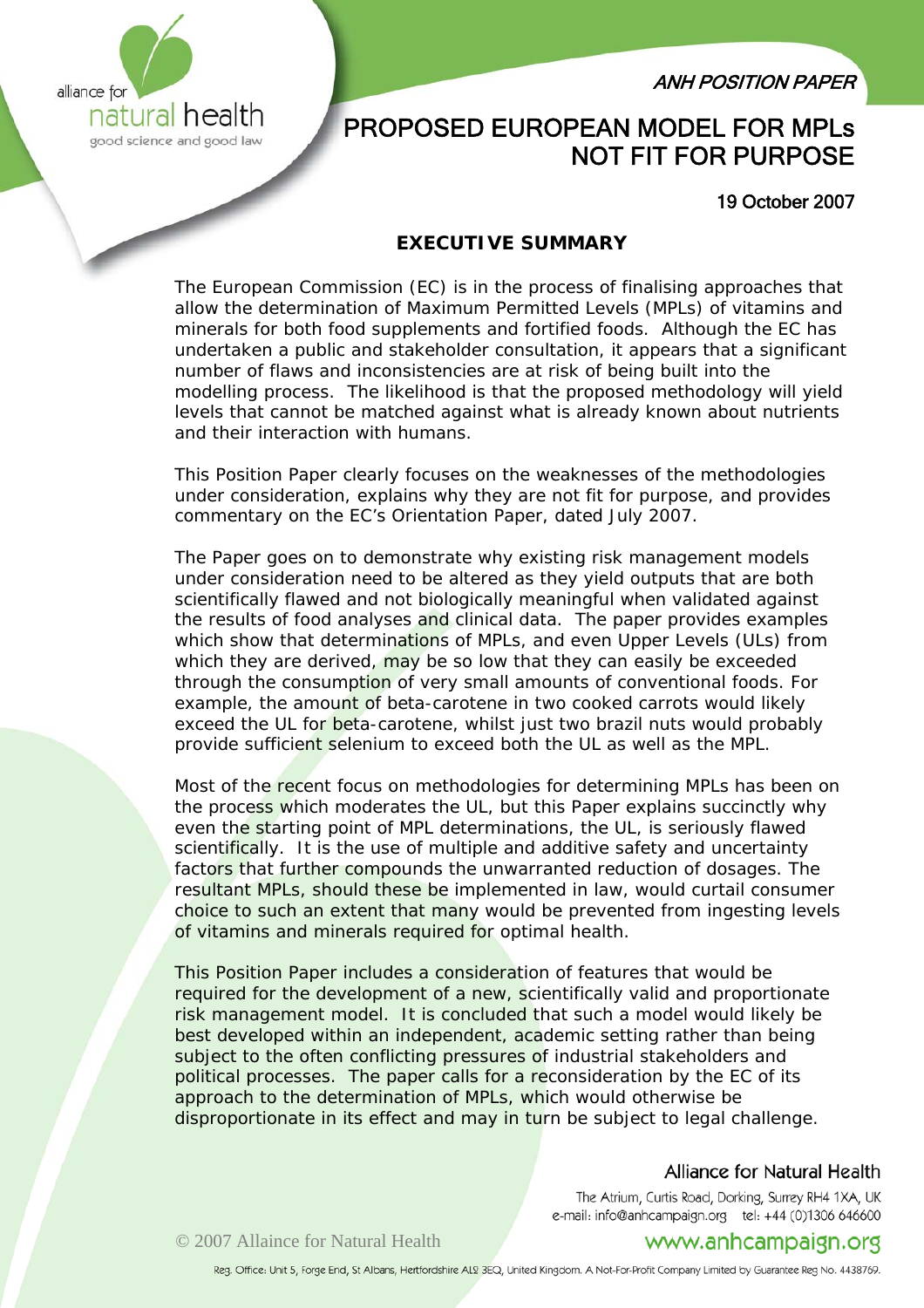#### **Background**

In June 2006, the European Commission released a Discussion Paper for its consultation on the setting of maximum and minimum amounts of vitamins and minerals in foodstuffs.<sup>1</sup> Responses were provided by 13 Member States (two from Germany) and 34 stakeholders, including the Alliance for Natural Health  $(ANH).$ <sup>1</sup> In January 2007, Commissioner Kyprianou issued a short collective answer<sup>1</sup> to the consultation which stressed the fact that the Directorate General Health and Consumer Protection's intention is to ensure that the Food Supplements Directive (FSD) (Directive 2002/46/EC) ensures supplements are both safe to consumers, yet still offer wide consumer choice. Importantly, and, in some circles, controversially, the Commissioner also stressed that food supplements are not intended to have therapeutic effects.

In July 2007, the European Commission issued an Orientation Paper to selected parties<sup>1</sup>, and its decision to not publicise this paper on its website has been criticised as it suggests a lack of openness and transparency.

# Existing legal basis

The legal basis for the criteria required to establish maximum levels in food supplements is set out in Article 5 of the FSD, viz:

Maximum amounts of vitamins and minerals present in food supplements per daily portion of consumption as recommended by the manufacturer shall be set, taking the following into account:

(a) upper safe levels of vitamins and minerals established by scientific risk assessment based on generally accepted scientific data, taking into account, as appropriate, the varying degrees of sensitivity of different consumer groups;

(b) intake of vitamins and minerals from other dietary sources.

When the maximum levels referred to in paragraph 1 are set, due account should also be taken of reference intakes of vitamins and minerals for the population.

Similar criteria have been set for foods.

Although the criteria are clearly stipulated, the precise manner by which the criteria are to be used in the determination of maximum levels is not set in law.

There is a common tendency to assume that the Article 5 expression, "taking….into account" with reference to the criteria, means subtracting dietary intakes from upper safe levels to give the maximum permitted level (MPL). However, clearly, this widely accepted algorithm is not legally established.

Additionally, determinations of upper safe levels are often imprecise and overly cautious for particular nutrient forms, given there are flaws and inconsistencies in the underlying models used for determinations.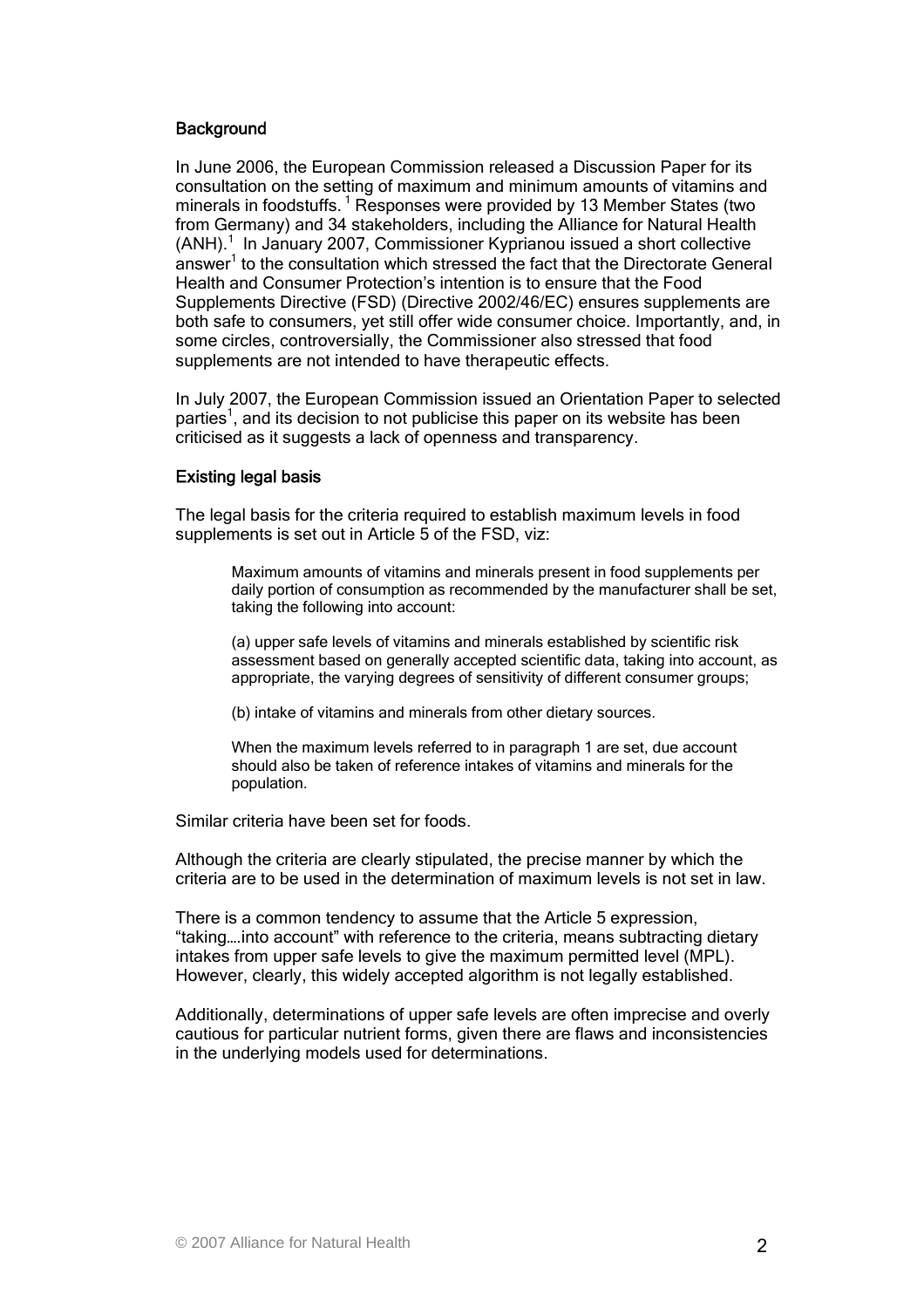#### Flawed risk assessment models

The deficiencies of risk assessment models used for determinations of ULs (ULs) by authoritative bodies such as the EU Scientific Committee on Food (SCF) (subsumed by the European Food Safety Authority, which was in turn established in 2002) and the UK Expert Group on Vitamins and Minerals (EVM) have been communicated to the UK Food Standards Agency by the ANH as early as 2002.<sup>[1](#page-2-0)</sup> Further consultation responses by the ANH to both the WHO/FAO<sup>[2](#page-2-1)</sup> and the European Commission<sup>[3](#page-2-2)</sup> further detailed the flaws and inconsistencies in proposed or utilised models.

Furthermore, these inconsistencies and flaws, as well as the misapplication of the precautionary principle, have also been extensively evaluated in the peer reviewed literature by Hanekamp & Bast. $4,5$  $4,5$  $4,5$ 

Some of the key limitations of common risk assessment determinations, as performed by the SCF, EVM and the US Institute of Medicine (IOM) are:

- 1. Selective (and therefore incomplete) use of relevant published scientific findings, and lack of consideration of other relevant scientific or medical data, such as clinical data derived from years of practice of clinical nutrition. The avoidance of particular relevant studies and lack of inclusion of recent studies is a major reason for the low ULs for vitamins beta-carotene, B6, C and D and others<sup>5</sup>.
- 2. Upper Levels are generally determined in the absence of adequate dose-response data (in humans), meaning ULs are based around No Observable Adverse Effect Levels which may be much lower than those which might first trigger adverse events, even in sensitive people.
- 3. Upper Levels are based on the most toxic form of a given nutrient group. For example, the UL for iron is based on iron sulphate (used medically to treat anaemia) which causes gastrointestinal upset and is then applied to all iron forms including ferrous bisglycinate which has no side effects at considerably higher dose ranges. Another example which well illustrates the problem is that of vitamin D. The vitamin D UL of 25 mcg used in the EU (set by the SCF) is determined using older studies, on the basis of potential side effects of vitamin D2 [ergocalciferol], which is not produced in the body or consumed in foods, except yeasts, as well as by consideration of the very small proportion of people who have renal insufficiency or vitamin D hypersensitivity syndromes e.g. primary

<span id="page-2-0"></span><sup>&</sup>lt;sup>1</sup> Consultation response by the ANH to the Draft Report of the Expert Group on Vitamins and **Minerals** (2002):

[http://www.alliance-natural-health.org/\\_docs/ANHwebsiteDoc\\_11.pdf](http://www.alliance-natural-health.org/_docs/ANHwebsiteDoc_11.pdf)

<span id="page-2-1"></span><sup>&</sup>lt;sup>2</sup> Consultation response by the ANH to the WHO/FAO nutrient risk assessment project (2004): <http://www.who.int/ipcs/highlights/alliancefornatlhealth.pdf>

<span id="page-2-2"></span> $3$  Consultation response by the ANH to the European Commission's consultation (2006): [http://ec.europa.eu/food/food/labellingnutrition/supplements/documents/anh\\_en.pdf](http://ec.europa.eu/food/food/labellingnutrition/supplements/documents/anh_en.pdf)

<span id="page-2-3"></span><sup>&</sup>lt;sup>4</sup> Hanekamp JC, Bast A. Food supplements and fortified foods: the EC's patriarchal precautionary perspectives on public health. Env. Liability 2006; 5: 181-191.

<span id="page-2-4"></span><sup>&</sup>lt;sup>5</sup> Hanekamp JC, Bast A. Food supplements and European regulation within a precautionary context: a critique and implications for nutritional, toxicological and regulatory consistency. Crit Rev Food Sci Nutr. 2007; 47(3): 267-85.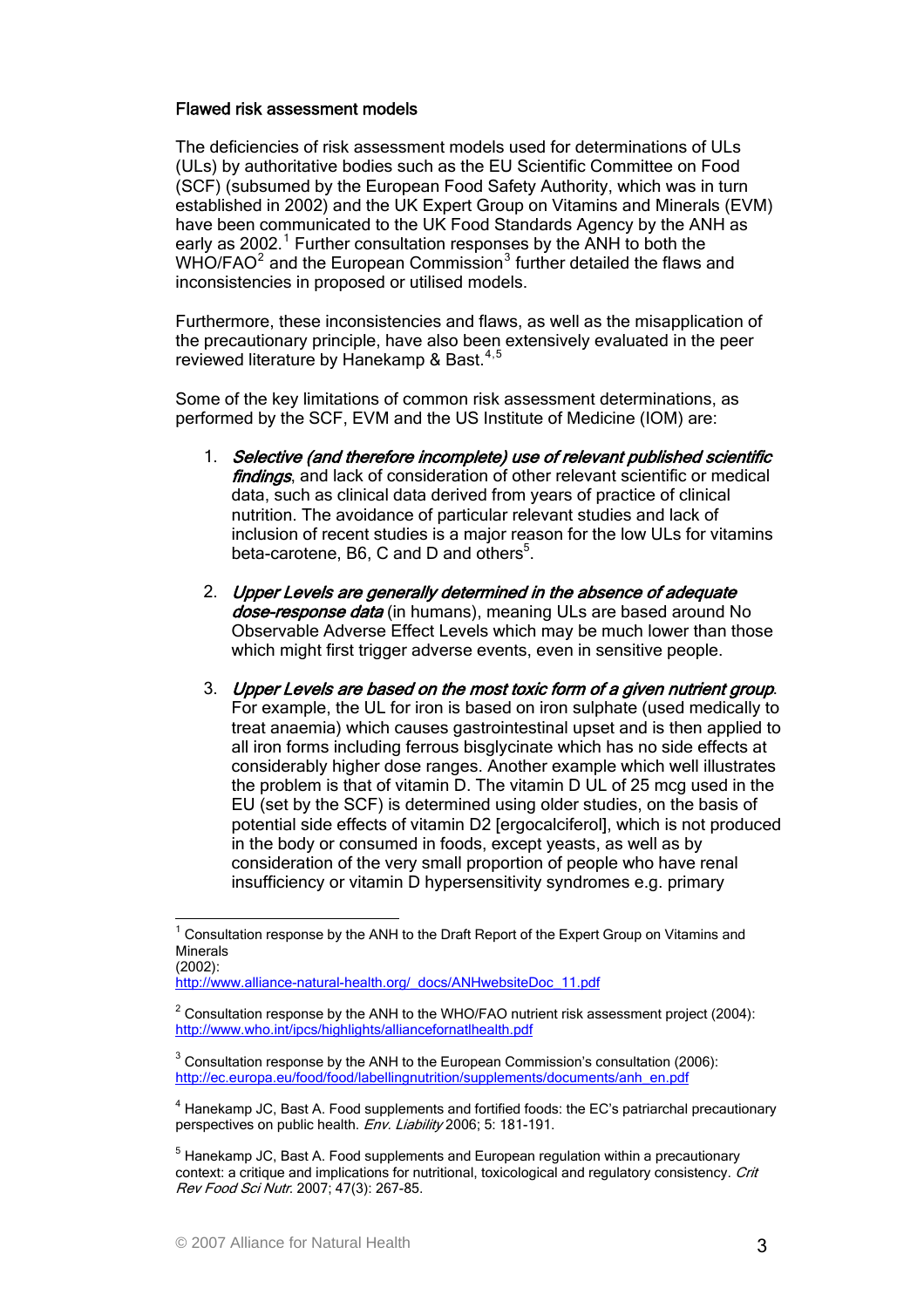hyperparathyroidism, granulomatus disease. This level is then applied to vitamin D3, which is both produced in the body following exposure to sunlight and consumed in foods such as oily fish. The 25 mcg level equates to around a quarter of the amount of vitamin D3 found in a healthy person, and one-tenth of the amount made in the body following around 30 minutes of full sunlight exposure. Using a more appropriate approach to the methodology of risk assessment in relation to vitamin D, as well as consideration of recent human trials, a recently published risk assessment of vitamin D yielded a much more reasonable level of 250 mcg<sup>[6](#page-3-0)</sup>, ten times the proposed SCF tolerable UL.

When determining ULs for normal, healthy populations, it is completely inappropriate to apply the level determined for one nutrient form on another which is known to be considerably safer, as well as to use incomplete data or data from diseased populations. This process results in ULs which are known to be lower than the amounts required for beneficial effects in the vast majority of healthy individuals.

- 4. The UL does not take into account the use-pattern of the nutrient. For instance, for some sensitive individuals, a single 2000 mg dose of vitamin C may induce bowel upset, while probably no adult would respond adversely to this dosage being taken in four 500 mg divided doses.
- 5. Studies used to underpin the ULs are often marred by unrecognised confounding, as usefully revealed by the German authors of a recent study of vitamin and mineral consumers in a very large German cohort study<sup>32</sup>. This problem of unrecognised confounding is considered in more detail below, in the section entitled *Using the four criteria to* develop MPLs.
- 6. Guidance levels and average intake levels are sometimes used as surrogates for scientifically determined upper safe levels. In the case of many nutrients, there are inadequate human data (dose-response) to be able to calculate a scientifically meaningful UL. In such cases, guidance or average intake levels are established, but these are then inappropriately used as surrogates for the Safe Upper Level (SUL) when in many cases it is known that a 'true' 'highest safe level' would be considerably higher. Refer to Table 1 for some examples. Of the 30 nutrient group risk assessments conducted by the EVM in 2003, only 8 SULs were generated, as compared with 22 guidance levels.<sup>[7](#page-3-1)</sup>
- 7. Risk assessment models used are not tested properly. Any proper, scientific risk assessment methodology requires testing of the risk assessment model used. Testing typically involves comparing the model outputs with 'real' data, and in the field of nutritional interventions, the largest data set in which dose-responses are recorded can be found in the field of clinical nutrition (not in the published literature). When the SCF, EVM or IOM models used in risk assessment are tested in this way, they are clearly found to be wanting, given that they yield ULs that are within or even below the 'normal range' for given nutrient forms. In

<span id="page-3-0"></span><sup>&</sup>lt;sup>6</sup> Hathcock JN, Shao A, Vieth R, Heaney R. Risk assessment for vitamin D. Am J Clin Nutr. 2007; 85(1): 6-18. Electronic PDF viewable at <http://www.ajcn.org/cgi/reprint/85/1/6>

<span id="page-3-1"></span><sup>&</sup>lt;sup>7</sup> Expert Group on Vitamins and Minerals. *Safe ULs for Vitamins and Minerals*. London: Food Standards Agency. 360 pp.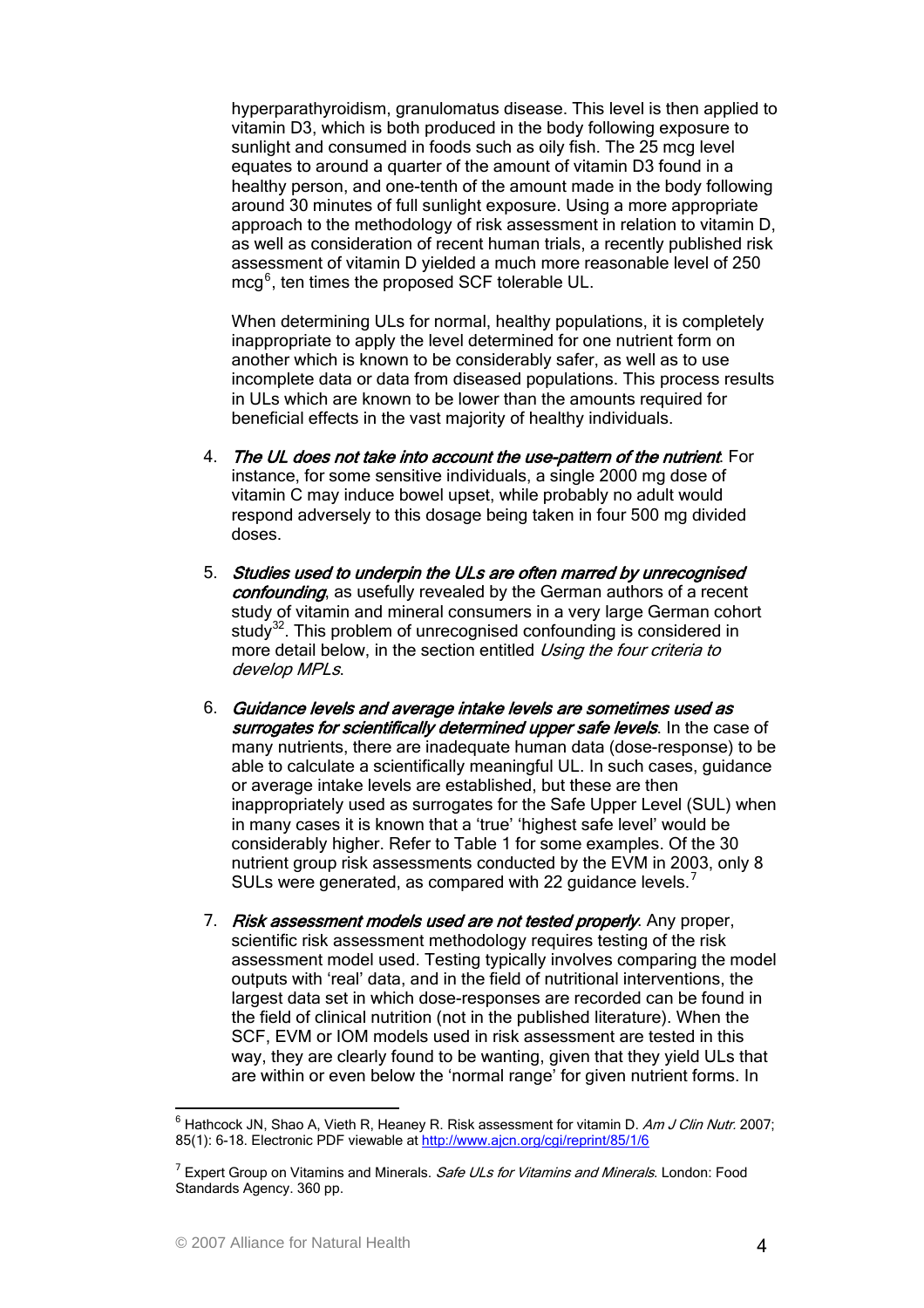many cases, even published literature relating to particular nutrient forms demonstrates that the UL for the corresponding nutrient groups is excessively precautionary. Some examples are given in Table 1.

| <b>Vitamin/mineral form</b>          | <b>SCF UL (nutrient group)</b><br>[EVM: Guidance Level]          | <b>Selection of evidence</b><br>demonstrating that the UL is<br>not relevant to the particular<br>nutrient form                     |
|--------------------------------------|------------------------------------------------------------------|-------------------------------------------------------------------------------------------------------------------------------------|
| Vitamin D3                           | 25 mcg (vitamin D)                                               | Hathcock et al (2007) <sup>10</sup> ; Veith<br>(2006) <sup>8</sup> ; Bernardi <i>et al</i> (2002) <sup>9</sup>                      |
| Mixed, natural<br>carotenoid complex | Not set (iron)<br>[EVM: 7 mg, non-<br>smokers;<br>0 mg, smokers] | Bulux et al 1998 <sup>10</sup> ; Nishino et<br>$a/(2005)^{11}$ ; Tang et al 2005 <sup>12</sup> ;<br>Zhao et al (2006) <sup>13</sup> |
| Vitamin B6 (pyridoxine)              | 25 mg (vitamin B6)                                               | Pietz et al (1993) <sup>14</sup> ; Vaasdev<br>et al (1999) <sup>15</sup>                                                            |
| Gamma-tocopherol                     | 300 mg (vitamin E)                                               | Stone & Papas (1997) <sup>16</sup> ; Pryor<br>(2000) <sup>17</sup> ; Yu <i>et al</i> (2005) <sup>18</sup>                           |
| Ester-C                              | Not set<br>[EVM: 1000 mg]                                        | Gruenwald et al (2006) <sup>19</sup> ;<br>Bush & Verlangieri (1987) <sup>20</sup>                                                   |

Table 1. Examples of nutrient forms for which ULs are not relevant to particular vitamin or mineral forms

<span id="page-4-0"></span><u>ed</u><br>8 Vieth R. What is the optimal vitamin D status for health? *Progress in Biophysics and Molecular* Biology, 2006; 92(1):26-32. Review.

<span id="page-4-1"></span><sup>9</sup> Bernardi RJ, Johnson CS, Modzelewski RA, Trump DL. Antiproliferative Effects of 1{alpha},25-Dihydroxyvitamin D3 and Vitamin D Analogs on Tumor-Derived Endothelial Cells. *Endocrinology*. 2002; 143(7) 2508-2514.

<span id="page-4-2"></span> $10$  Bulux J, Quan de Serrano J, Perez R, Rivera C, Solomons NW. The plasma beta-carotene response to a single meal of carrots in Guatemalan schoolchildren. *Int J Food Sci Nutr*, 1998; 49(3): 173-9.

<span id="page-4-11"></span><span id="page-4-3"></span><sup>11</sup> Nishino H, Murakoshi M, Mou XY, Wada S, Masuda M, Ohsaka Y, Satomi Y, Jinno K. Cancer prevention by phytochemicals. Oncology, 2005; 69 Suppl 1: 38-40.

<span id="page-4-12"></span><span id="page-4-4"></span><sup>12</sup>Tang G, Qin J, Dolnikowski GG, Russell RM, Grusak MA. Spinach or carrots can supply significant amounts of vitamin A as assessed by feeding with intrinsically deuterated vegetables. Am J Clin Nutr, 2005; 82(4): 821-8.

<span id="page-4-5"></span><sup>13</sup> Zhao X, Aldini G, Johnson EJ, Rasmussen H, Kraemer K, Woolf H, Musaeus N, Krinsky NI, Russell RM, Yeum KJ. Modification of lymphocyte DNA damage by carotenoid supplementation in postmenopausal women. American Journal of Clinical Nutrition, 2006; 83(1): 163-9.

<span id="page-4-6"></span><sup>14</sup> Pietz J, Benninger C, Schafer H, Sontheimer D, Mittermaier G, Rating D. Treatment of infantile spasms with high-dosage vitamin B6. *Epilepsia*, 1993; 34(4): 757-63.

<span id="page-4-7"></span><sup>15</sup> Vaasdev S, Ford CA, Parai S, Longerich L, Gadag V. Dietary vitamin B6 supplementation attenuates hypertension in spontaneously hypertensive rats. Molecular and Cellular Biochemistry. 1999; 200(1-2): 155-162(8).

<span id="page-4-8"></span><sup>16</sup> Stone WL, Papas AM. Tocopherols and the etiology of colon cancer. Journal of the National Cancer Institute, 1997; 89: 1006-1014. Review.

<span id="page-4-9"></span> $17$  Prvor WA. Vitamin E and heart disease: basic science to clinical intervention trials. Free Radical Biology & Medicine, 2000; 1;28(1):141-64. Review.

<span id="page-4-10"></span><sup>18</sup> Yu FL, Gapor A, Bender W. Evidence for the preventive effect of the polyunsaturated phytol side chain in tocotrienols on 17 beta-estradiol epoxidation. Cancer Detect Prev, 2005;29(4): 383-8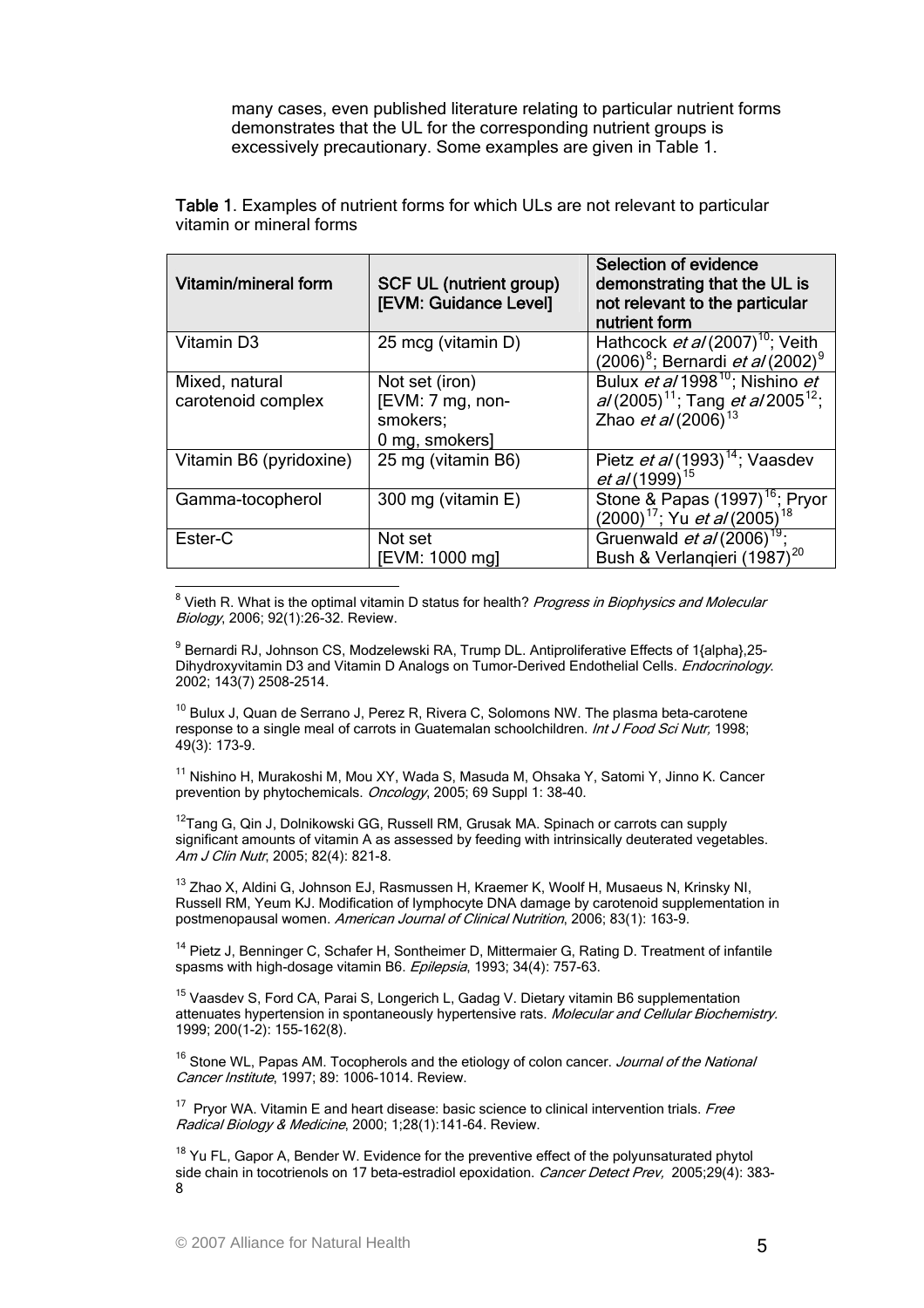| Iron bisglycinate  | Not set<br>[EVM: 17 mg] | Szarfarc et al (2001) <sup>21</sup> ; Bovell-<br>Benjamin <i>et al</i> (2000) <sup>22</sup> ;<br>Jeppsen & Borzelleca 1999 <sup>23</sup> |
|--------------------|-------------------------|------------------------------------------------------------------------------------------------------------------------------------------|
| Magnesium pidolate | 250 mg (magnesium)      | $1992^{24}$ :<br>Paolisso<br>al<br>et<br>McGuire et al 2000 <sup>25</sup>                                                                |

# European Commission's Orientation Paper

The following section provides a discussion of the four key criteria outlined in Article 5 of the FSD which need to be accounted for in the determination of MPLs and which have been considered in the Commission's Orientation Paper.

#### Criterion 1: the Upper Safe Level

Given the established criteria, the starting point for determination of Maximum Permitted Levels (MPLs) is the Upper Safe Level (USL) as derived by risk assessment. The European Commission has listed those ULs derived by the SCF, the EVM and the IOM (see Annex of this document).

The Commission encouragingly appears to support a 'better regulation' approach which ensures that MPLs are not set for vitamins or minerals where there are "no evident safety concerns" and it lists those vitamins for which there is "general agreement" for which the setting of MPLs could be waived:

- Vitamin B1 (thiamin)
- Vitamin B2 (riboflavin)
- Vitamin B5 (pantothenic acid)
- Vitamin B12
- **Biotin**

<span id="page-5-0"></span> $21$  Szarfarc SC, de Cassana LM, Fujimori E, Guerra-Shinohara EM, de Oliveira IM. Relative effectiveness of iron bis-glycinate chelate (Ferrochel) and ferrous sulphate in the control of iron deficiency in pregnant women. Archivos Latinoamericanos de Nutricion, 2001; 51(1 Suppl 1): 42-7.

<span id="page-5-1"></span><sup>22</sup> Bovell-Benjamin AC, Viteri FE, Allen LH. Iron absorption from ferrous bisglycinate and ferric trisglycinate in whole maize is regulated by iron status. American Journal of Clinical Nutrition, 2000; 71(6): 1563-9.

<span id="page-5-2"></span><sup>23</sup> Jeppsen RB, Borzelleca JF. Safety evaluation of ferrous bisglycinate chelate. Journal of Food Chemistry and Toxicology., 1999; 37(7): 723-31.

<span id="page-5-3"></span><sup>24</sup> Paolisso G, Sgambato S, Gambardella A, Pizza G, Tesauro P, Varricchio M, D'Onofrio F. Daily magnesium supplements improve glucose handling in elderly subjects. American Journal of Nutrition, 1992; 55: 1161-1167.

<span id="page-5-4"></span> $25$  McGuire JK, Kulkarni MS, Baden HP. Fatal hypermagnesemia in a child treated with megavitamin/megamineral therapy. Pediatrics, 2000: 105 (2): art e.

<sup>&</sup>lt;sup>19</sup> Gruenwald J, Graubaum HJ, Busch R, Bentley C. Safety and tolerance of Ester-C compared with regular ascorbic acid. Advances in Therapy, 2006; 23(1): 171-8.

 $^{20}$  Bush MJ, Verlangieri AJ. An acute study on the relative gastro-intestinal absorption of a novel form of calcium ascorbate. Research Communications in Chemical Pathology and Pharmacology. 1987; 57(1): 137-40.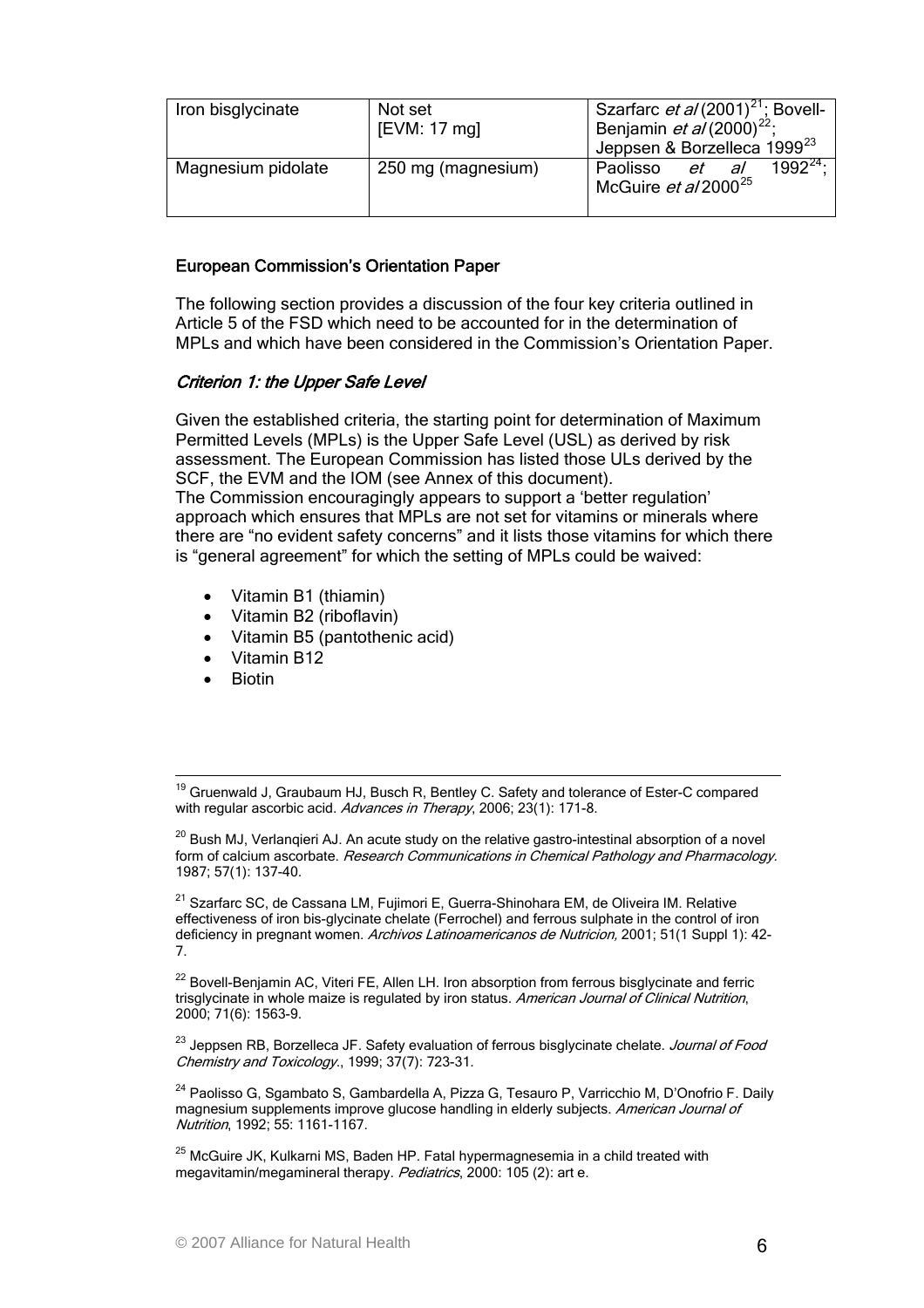The Commission has also included chromium (III) and vitamin K in this list, however these were appended with question marks, presumably because there is more resistance to including these in any waiver.

### Criterion 2: Intake data

The European Commission indicates that it is not in a position to use data generated by EFSA as EFSA is still considering how to deal with this issue and would not be able to provide help for some years to come". The Commission conclude that in the absence of such data, the most comprehensive national data available, which is derived from the UK and Ireland, should be used.

#### Criterion 3: Population reference intakes

The third variable required to be "taken into account" are population reference intakes, normally considered as Recommended Daily Allowances (RDAs), which are intended to indicate the minimum intakes required to avoid specific deficiency diseases. The RDAs have no bearing on safety and hence have been the subject of challenges by the European Commission over certain governments using the RDAs as the basis to classify vitamins and minerals as medicinal products, hence imposing barriers to free movement of goods in the EU given the more liberal policies of other Member States. The Commission cites two European Court of Justice cases (C-387/99 and C-150/00). The first of these, *Commission vs Germany*, supported by Denmark, challenged the practice of classifying as medicinal any products containing dosages of vitamins and minerals (except vitamins A and D) in excess of three times the daily level set by the Deutsche Gesellschaft für Ernährung (German Food Association). The Court found in favour of the Commission, given that such products were lawfully marketed in other Member States, that there was no adequate basis for suggesting lack of safety and that the German restriction would impose and obstruct the free of movement of goods (under Article 28 of the EC Treaty). In the second case, *Commission vs Austria*, supported by Denmark and Finland, the Commission again challenged medicinal classification for vitamin and mineral products, except those containing vitamins A, D, K and the mineral chromium, when they contained more than the RDA. Once again the Commission won, Austria being accused by the Court of having "failed to fulfil its obligations under Article 28 EC".

It is thus essential that the RDAs are not in anyway used to influence any decision on risk or safety, while the inference is that any determination of MPL that emerged below the RDA might need to be re-considered given that it might interfere with consumers' ability to ingest sufficient vitamins or minerals to guard against deficiency diseases.

It must be added that many of the RDAs (or IOM Dietary Reference Intakes [DRIs]) have not been updated with recent science, while the determination of others have included methodological weaknesses. There is also a common failure for RDAs to take into account particular health markers that have been more recently established as being associated with nutrients, e.g. immune markers for vitamin C, cardiovascular markers for various B vitamins including folate, and low plasma levels of 1,25-dihydroxyvitamin D which has been shown to be a risk factor for certain cancers.

The Commission contemplates the use of RDA/PRIs "to categorise nutrients on the basis of their risk of exceeding upper intake levels". This may in fact be an ambiguous interpretation of the Population Safety Index (PSI) as determined by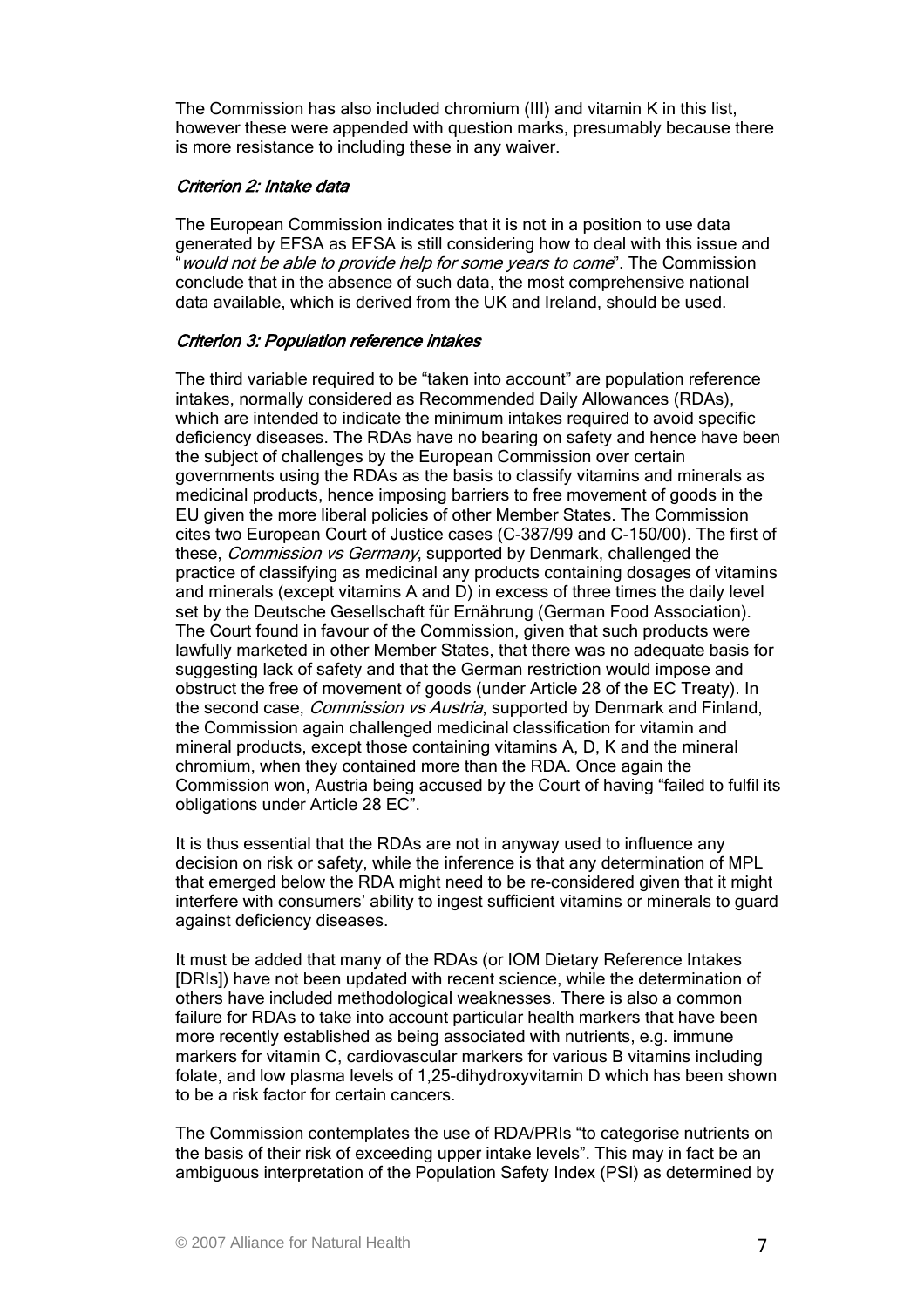EHPM/ERNA which utilises the labelling RDA as a denominator.<sup>[26](#page-7-0)</sup> However, in reality the failure of RDA/PRIs to properly represent the daily dosages required to offset a much broader range of diseases or risk factors, rather than the classical diseases with which they were originally associated (e.g. scurvy for vitamin C, beriberi for vitamin B1, pellagra for vitamin B3, rickets for vitamin D, etc.), means that they are of little value in determining risk or MPLs. Their only possible value is highlighting higher potential risk where the gap between the RDA/PRI and the UL is narrow, which is the key purpose of the PSI.

Finally, RDA/PRIs have been set thus far for only 12 vitamins and 6 minerals, leaving a large number, particularly of minerals, without any RDA/PRI value. Thirteen vitamins and 15 minerals are listed in Annex I of the FSD, and an additional 10 minerals<sup>[27](#page-7-1)</sup> are presently mandated under the derogation scheme of the Directive (total = 25 minerals). This means that there are presently RDA/PRI values for only 24% of mineral groups presently allowed under the FSD.

#### Criterion 4: Population groups

The Commission summarises some of the difficulties of taking additional account of requirements of particular population groups (e.g. diabetics, other diseased groups, pregnant/breastfeeding women, elderly, children, smokers, other high risk groups, etc.) and argues that these groups have already been considered in the determination of ULs.

This is correct, and hence means that the ULs in many cases cannot be applied to healthy populations, as amply demonstrated in the case of beta-carotene where the UL is largely the consequence of two trials which evaluated the effects of intervention with high doses of synthetic beta-carotene on heavy smokers or asbestos workers<sup>5</sup>.

#### Using the four criteria to determine MPLs

Having considered the criteria, the Commission states, "*the total intakes from* the overall food supply do not pose risks for public health, that is, they should be safety based". It goes on to argue that, in determining the MPLs, intakes from both food supplements and fortified foods should be taken into account.

Any method of determining MPLs which involves addition of highest mean intakes of both food supplements and fortified foods, when subtracted from the ULs, which, for reasons given above, may be questionable, is highly likely to yield levels that are overly cautious. While this might be reasonable for environmental chemicals, pollutants and other contaminants, in the case of nutrients which are both necessary and beneficial to health, such an approach is grossly inappropriate.

In essence, the Commission's proposed approach suggests the following:

<span id="page-7-0"></span><sup>&</sup>lt;sup>26</sup> The PSI = Upper Level - (Mean Highest Intake from food + intake from water) / EU labelling RDA; European Federation Association of Health Product Manufacturers (EHPM) and Responsible Nutrition Alliance (ERNA). Vitamin and Mineral Supplements: a risk management model. EHPM/ERNA. November 2004. 23 pp.

<span id="page-7-1"></span> $27$  Derogated minerals (under Article 4(6) of Directive 2002/46/EC on food supplements, presently includes sulphur, boron, silicon, lithium, vanadium, strontium, silver, gold, nickel and tin.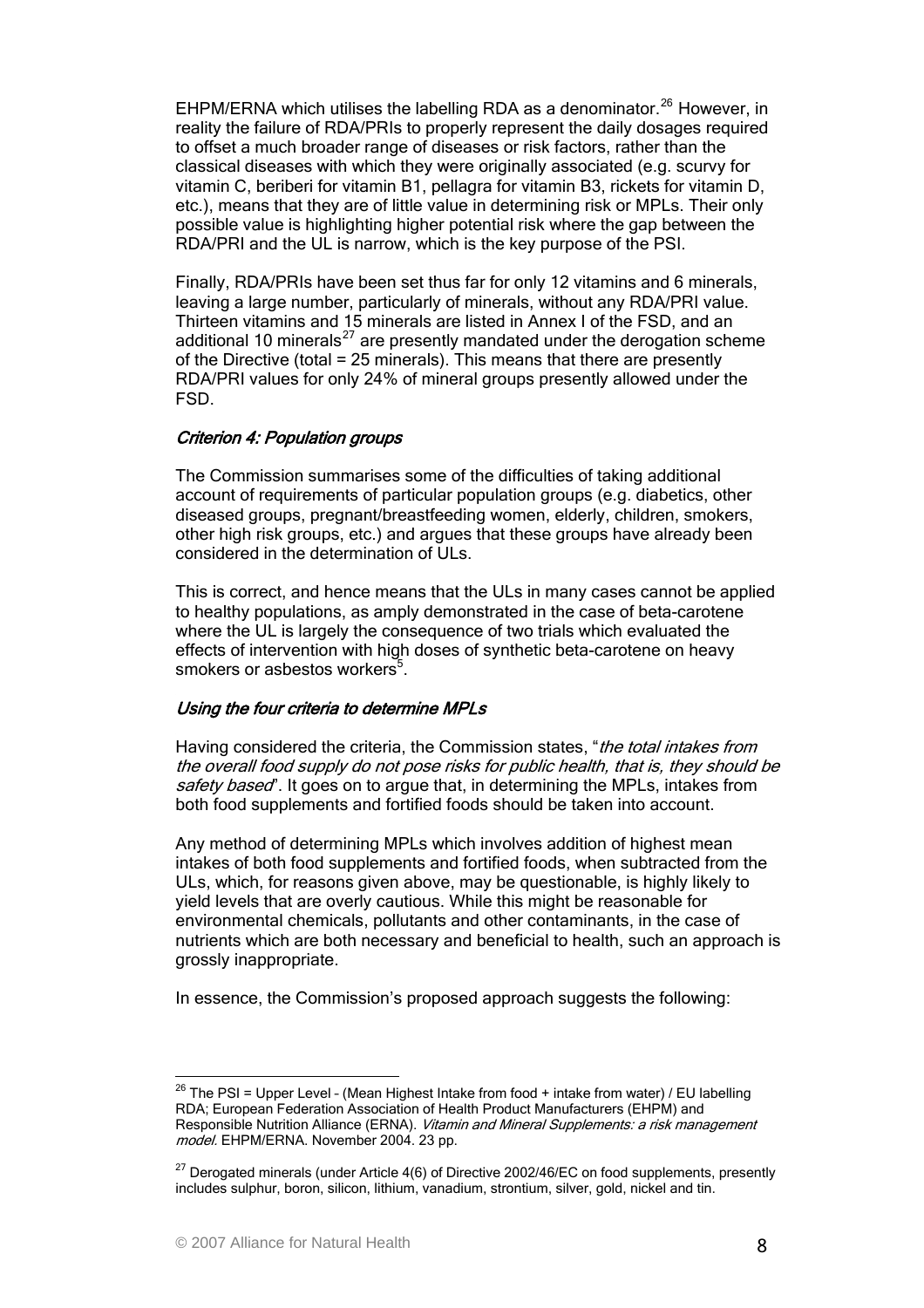# MPL = UL - Highest Mean Intake (from food, fortified foods and water)

This is an extraordinarily precautionary model as, in order to protect consumers from potentially excessive intakes, safety factors are included multiple times. These are as follows:

- 1. The UL generally does not reflect a true 'highest safe level' given the absence of adequate dose-response data in humans and other limitations (outlined above). Instead, ULs tend to be based around No Observable Adverse Effect Levels (NOAELs) which in many cases may be well beneath the level that would first trigger any negative effects, even in more sensitive individuals;
- 2. The UL incorporates an uncertainty factor to cater for lack of reliability of scientific data on which it is based;
- 3. The Mean Highest Intake from foods value will be based on average consumption patterns derived from national dietary surveys (e.g. UK, Ireland, Germany) which already include consumption of fortified foods
- 4. The inference made by the Commission is that a Highest Mean Intake level for fortified foods will be added to the value from the normal diet (which already includes fortified foods) and, in addition, intakes from drinking water may be further added (as per the EHPM/ERNA model).

The Commission's proposed approach has no adequate scientific basis. There is no evidence that those who consume the largest amounts of supplements also consume the largest amounts of fortified foods. In fact, scientific evidence suggests that consumption of vitamins, minerals and other supplements is specifically associated with healthy lifestyle traits, which in turn, includes an increased tendency to avoid smoking and consume healthy (whole) foods rather than less healthy food groups, such as fortified, processed foods $^{28}$  $^{28}$  $^{28}$ . High consumption rates of healthy, whole, home prepared foods, by definition, implies low (or even negligible) consumption of fortified foods.

In a recently published comprehensive study of the EPIC-Heidelberg cohort (1994-1998) in Germany, including 13,615 women aged 35–65 and 11,929 men aged 40–65, it was found that vitamin and/or mineral supplements were consumed regularly by 40% of women and 33% of men.<sup>32</sup> This study revealed, among other findings, the following associations for consumers of vitamin and minerals supplements:

- Supplement consumers had a lower tendency for obesity
- Supplement consumers tended to be more physically active
- Supplement consumers had a lower tendency to be smokers
- Supplement consumers tended to be more educated (and more health conscious)
- Supplement consumers tended to consume healthier whole food groups
- Supplement consumers tended to consume fewer unhealthy, processed food groups

<span id="page-8-0"></span> $\overline{a}$  $^{28}$  Reinert A, Rohrmann S, Becker N, Linseisen J. Lifestyle and diet in people using dietary supplements: a German cohort study. Eur J Nutr. 2007; 46(3): 165-73. Epub 2007 Mar 21.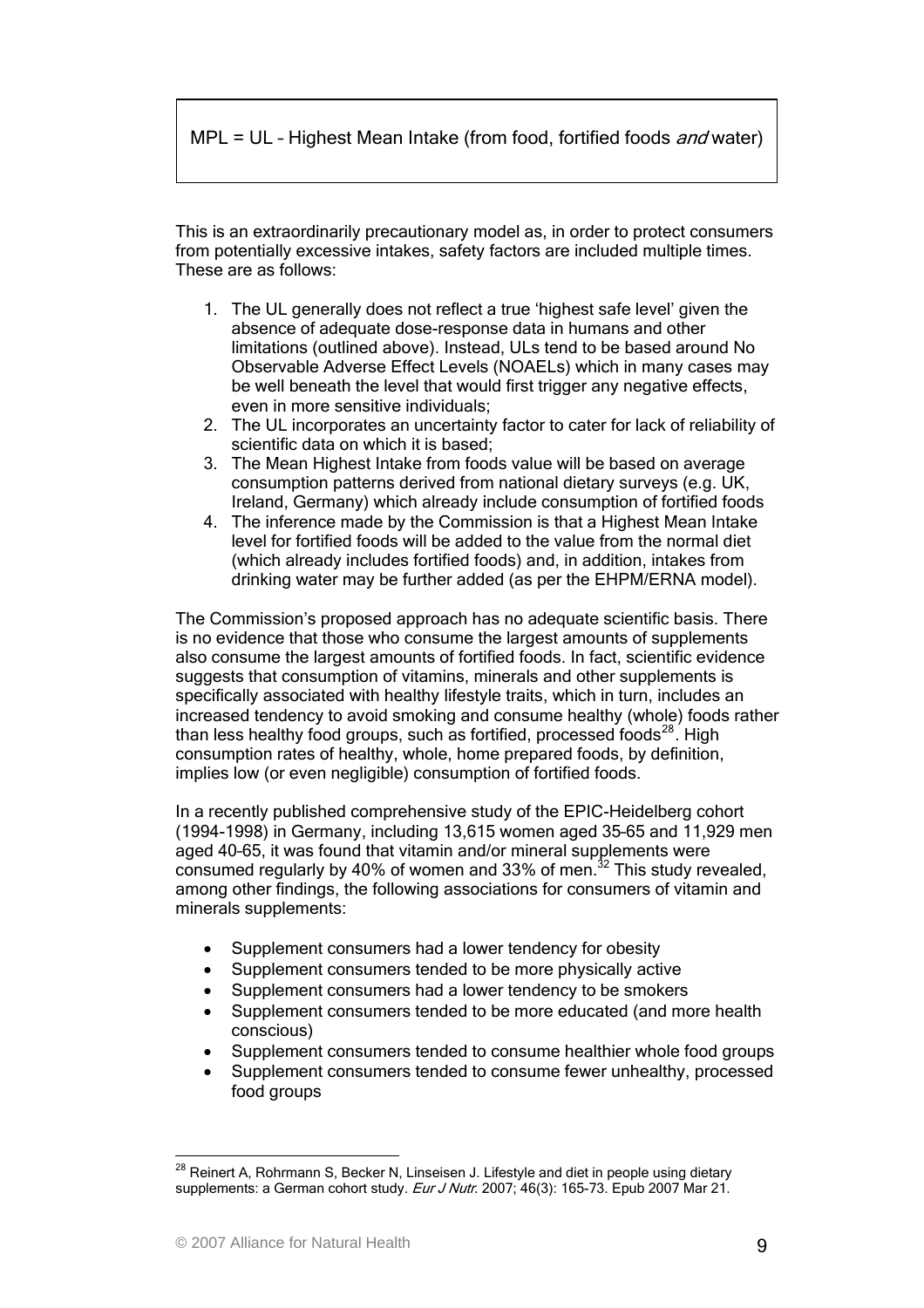The authors conclude, "*...data of our study indicate that the use of vitamin and* mineral supplements in EPIC-Heidelberg is related to a more health conscious behaviour and can be regarded as one marker of a health conscious lifestyle. Studies on the protective effect of nutrients (including supplementation) on cancer and chronic disease risk should always be aware of this source of confounding." [our emphasis].

The authors have therefore revealed an important source of confounding in several of the studies used to underpin very low UL determinations.

Putting this into perspective, the negative findings of recent beta-carotene and vitamin E studies (and subsequent meta-analyses $^{29,30}$  $^{29,30}$  $^{29,30}$  $^{29,30}$  $^{29,30}$ ), which have generated media headlines the world over, could be attributed to this confounding. Stated simply, if your study design takes a diseased or highly susceptible population (e.g. heavy smokers and asbestos workers in the case of key beta-carotene studies<sup>[31](#page-9-2),[32](#page-9-3),[33](#page-9-4)</sup>; high cancer or cardiovascular disease risk in the case of key vitamin E studies  $33,34,35,36,37$  $33,34,35,36,37$  $33,34,35,36,37$  $33,34,35,36,37$  $33,34,35,36,37$  $33,34,35,36,37$  $33,34,35,36,37$  $33,34,35,36,37$  ) and you then apply an intervention with high doses of isolated, synthetic forms of vitamins, negative outcomes may just as easily be associated with unhealthy lifestyle traits (including low supplementation), which in turn could have increased their risk of death. As such, the authors' conclusions that the supplement interventions were likely to have triggered the increased risk of death may be flawed, as the risk of unhealthy lifestyles in earlier life is clearly an important factor which has not been accounted for.

<span id="page-9-3"></span> $32$  Omenn GS, Goodman GE, Thornquist MD, Balmes J, Cullen MR, Glass A, Keogh JP, Meyskens FL, Valanis B, Williams JH, Barnhart S, Hammer S (1996) Effects of a combination of beta-carotene and vitamin A on lung cancer and cardiovascular disease. N Engl J Med 334: 1150-1155.

<span id="page-9-4"></span>33 Hennekens CH, Buring JE, Manson JE, et al. Lack of effect of longterm supplementation with beta carotene on the incidence of malignant neoplasms and cardiovascular disease. N Engl J Med 1996; 334: 1145–49.

<span id="page-9-5"></span><sup>34</sup> Stephens NG, Parsons A, Schofield PM, Kelly F, Cheeseman K, Mitchinson MJ. Randomised controlled trial of vitamin E in patients with coronary disease: Cambridge Heart Antioxidant Study (CHAOS). Lancet. 1996; 347: 781-6.

<span id="page-9-6"></span> $35$  Yusuf S, Dagenais G, Pogue J, Bosch J, Sleight P. Vitamin E supplementation and cardiovascular events in high-risk patients. The Heart Outcomes Prevention Evaluation Study Investigators. N Engl J Med. 2000; 342: 154-60.

<span id="page-9-7"></span><sup>36</sup> AREDS Research Group. A randomized, placebo-controlled, clinical trial of high-dose supplementation with vitamins C and E and beta carotene for age-related cataract and vision loss: AREDS report no. 9. Arch Ophthalmol. 2001; 119: 1439-52.

<span id="page-9-8"></span> $37$  MRC/BHF Heart Protection Study of antioxidant vitamin supplementation in 20,536 high-risk individuals: a randomised placebo-controlled trial. *Lancet*. 2002; 360: 23-33.

<span id="page-9-0"></span><sup>&</sup>lt;sup>29</sup> Miller ER 3rd, Pastor-Barriuso R, Dalal D, Riemersma RA, Appel LJ, Guallar E. Meta-analysis: high-dosage vitamin E supplementation may increase all-cause mortality. Ann Intern Med. 2005; 142(1): 37-46.

<span id="page-9-1"></span> $30$  Bjelakovic G, Nikolova D, Simonetti RG, Gluud C. Antioxidant supplements for prevention of gastrointestinal cancers: a systematic review and meta-analysis. *Lancet*. 2004; 364(9441): 1219-28. Review.

<span id="page-9-2"></span><sup>&</sup>lt;sup>31</sup> Alpha-Tocopherol, Beta Carotene Cancer Prevention Study Group (1994) The effect of vitamin E and beta-carotene on the incidence of lung cancer and other cancers in male smokers. N Engl J Med 330: 1029-1035.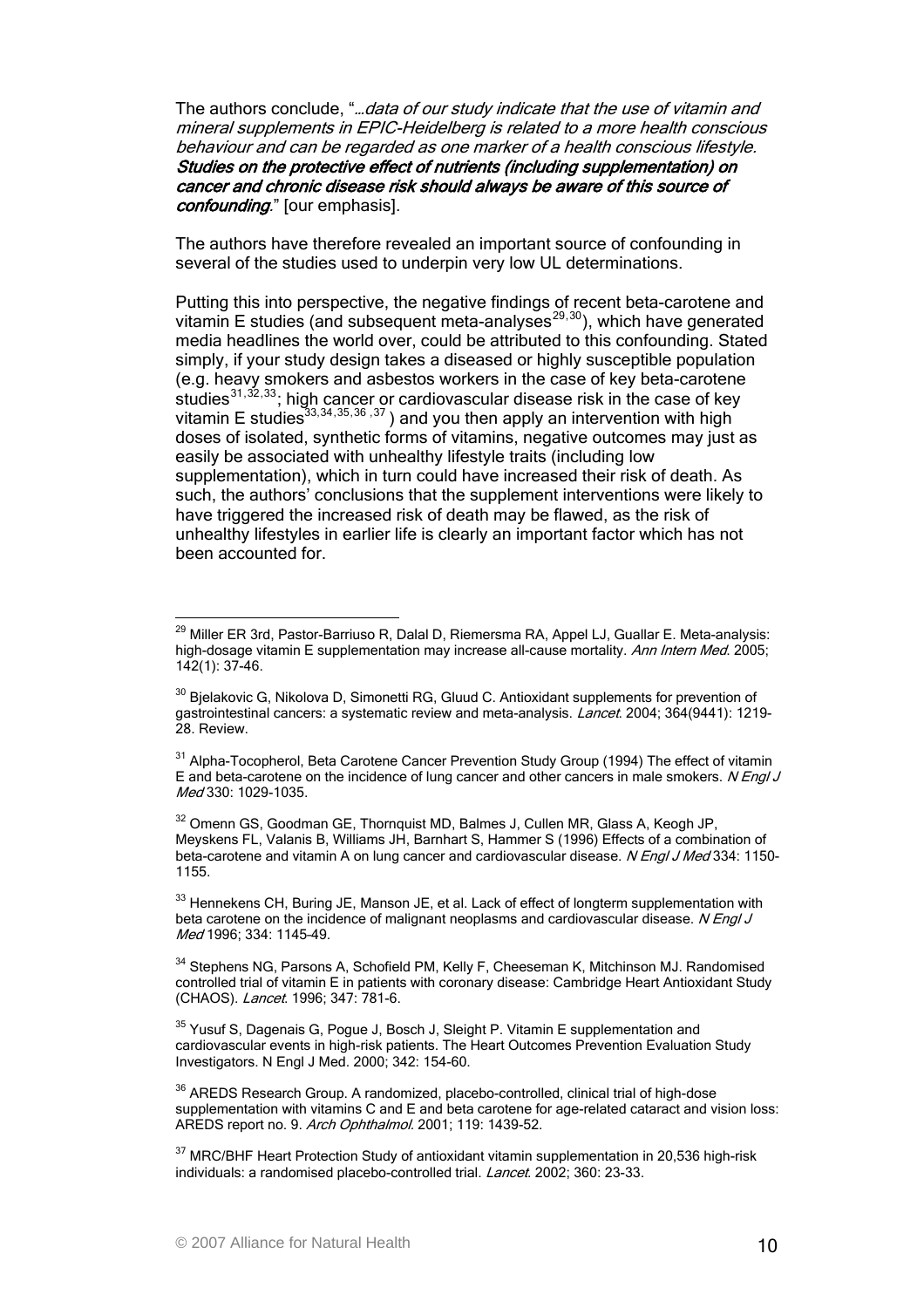#### Why the existing risk management model is not fit for purpose – and should be changed

A quasi-scientific process known as 'risk assessment' creates the UL, while a 'risk management' process moderates the UL to yield the MPL. Any staged process which has multiple margins or errors in it will end up being at significant variance from its intended form. This problem is particularly true of the proposed models for determining MPLs, which include multiple errors and safety margins. It is clear that the models are erroneous when the model outputs (MPLs) are compared with known responses to a wide range of vitamin and mineral dosages, the most comprehensive knowledge base probably being from the field of clinical nutrition.

Using the Commission's proposed approach, which is essentially similar to that used by the Bundesinstitut für Risikobewertung (BfR) (Federal Institute for Risk Assessment) in Germany, extremely low MPLs are revealed.

Some of the results emerging from the BfR's 2005 risk assessments are shown in Table 2.

| <b>Vitamins</b> |                  | <b>Minerals</b> |                |
|-----------------|------------------|-----------------|----------------|
| <b>Vitamin</b>  | Max daily dose   | <b>Mineral</b>  | Max daily dose |
| Beta-carotene   | 2 <sub>mg</sub>  | Magnesium       | 250 mg         |
| Vitamin B1      | 4 <sub>mg</sub>  | <b>Iron</b>     |                |
| Vitamin B6      | $5.4 \text{ mg}$ | <b>Zinc</b>     | $2.25$ mg      |
| Niacin (B3)     | 17 <sub>mg</sub> | Selenium        | 25-30 mcg      |
| Vitamin C       | 225 mg           | Copper          |                |
| Vitamin D       | 5 mcg            | Chromium        | 80 mcg         |
| Vitamin E       | $15 \text{ mg}$  | Manganese       |                |

Table 2. Some proposed maximum daily levels for food supplements, as determined by the BfR<sup>[38](#page-10-0)</sup>

The failure of such methodologies can readily be seen following testing of the model outputs against real data. It is evident that these levels are so low that they would often prevent consumers from exerting free choice and consuming levels within a known, healthy intake range.

For example, the USDA National Nutrient Database for Standard Reference<sup>[39](#page-10-1)</sup> shows that a single boiled, cooked and drained carrot contains 7835 IU of betacarotene, which is equivalent to 4.7 mg. Given that the UL (EVM) is within the same order of magnitude (7 mg), it implies that the amount of beta-carotene present in two carrots (9.4 mg), should it be present in a supplement, may pose a risk to health. This is very well known to not be the case. A single brazil nut kernel, typically weighing around 5 g, contains around 36 mcg/g of selenium<sup>[40](#page-10-2)</sup>. This means that one fifth of a Brazil nut contains in excess of the BfR's

<span id="page-10-0"></span> $\overline{a}$  $^{38}$  Domke A, Großklaus R, Niemann B, Przyrembel H, Richter K, Schmidt E, Weißenborn A, Wörner B, Ziegenhagen R. Use of Vitamins in Foods: Toxicological and nutritional-physiological aspects. BfR, Berlin. 222 pp.

<span id="page-10-1"></span><sup>39</sup> <http://www.nal.usda.gov/fnic/foodcomp/search>

<span id="page-10-2"></span><sup>40</sup> Moodley R, Kindness A, Jonnalagadda SB. Elemental composition and chemical characteristics of five edible nuts (almond, Brazil, pecan, macadamia and walnut) consumed in Southern Africa. J Environ Sci Health B. 2007; 42(5): 585-91.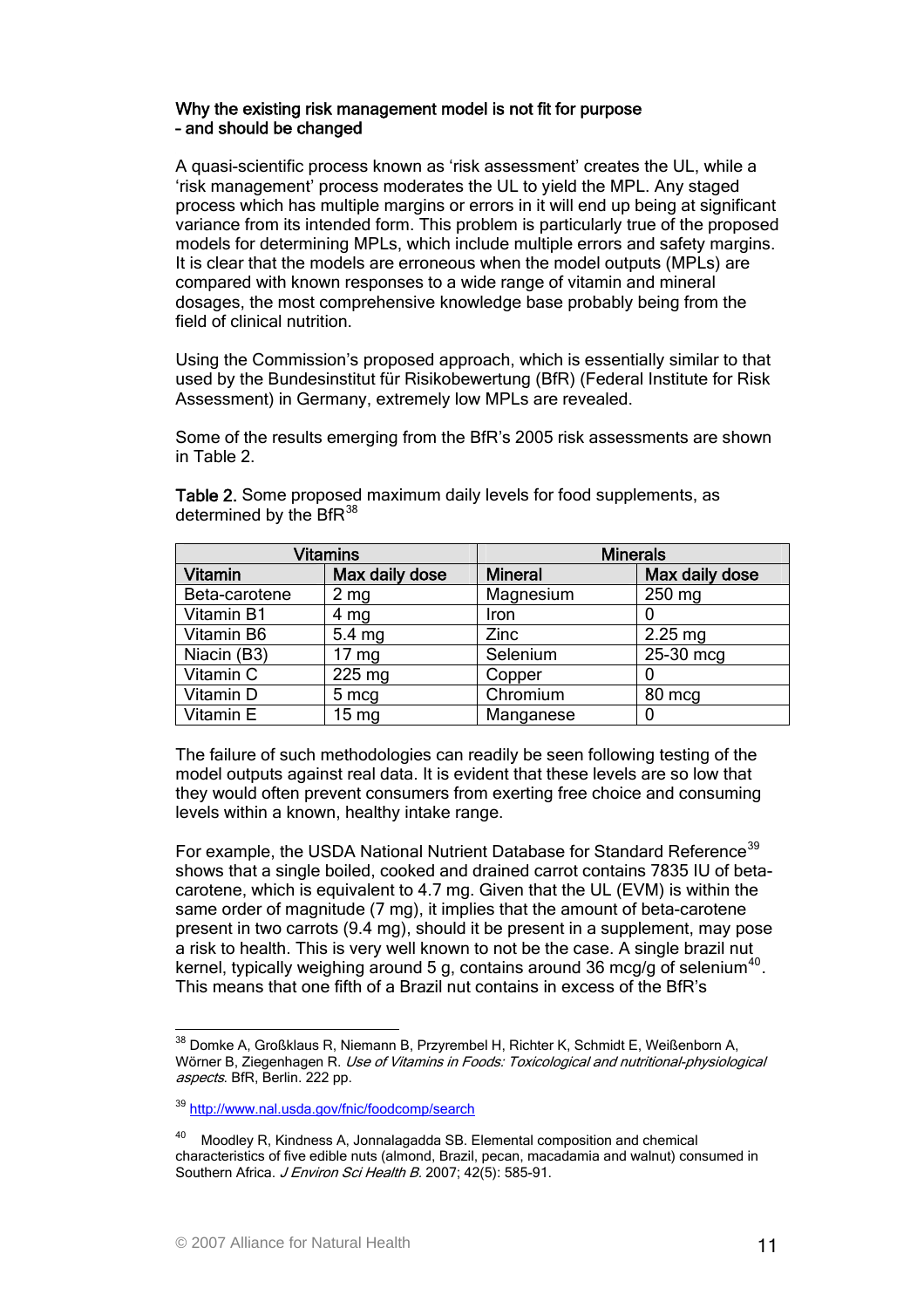proposed MPL, but it also means that the SCF's UL of 300 mcg, represents the amount of selenium that may be ingested in 1.8 brazil nuts.

An example of how food fortification could negatively influence MPLs can be shown with folate or folic acid. Although the SCF has determined a UL for folate of 1000 mcg, which appears reasonable, this actually equates to approximately  $3.8$  cups of spinach (the USDA database<sup>43</sup> indicates that one cup of cooked spinach yields 263 mcg folate), or roughly a typical portion of spinach (unlikely to be consumed on a daily basis). However, given that the Highest Mean Intake for folate in foods has been determined in the UK as 359 mcg for men<sup>[41](#page-11-0)</sup>, if a high intake from fortified foods is also included given mandatory folic acid fortification, it is conceivable that MPLs in supplements would be extremely low, well below the typical 400-800 mcg daily levels common in existing products. Additionally, the levels would be applied to all forms of folate, including the monoglutamate, synthetic form, folic acid, as well as the food forms, such as 5 formyl tetrahydrofolate and 5-methyltetrahydrofolate, which have significantly different risk and benefit profiles.

These examples demonstrate the scientific irrationality of the proposed methods for determining MPLs. They also allow us to draw possible inferences about how the European Commission, and Member State governments, are reacting over risk assessment and management approaches to vitamins and minerals:

- Given that likely MPLs, and even sometimes the ULs, are often within the ranges of vitamin and mineral intakes from food, regulators must recognise that there is a difference in the risk of nutrients present in foods, compared with those used in food supplements or fortified foods;
- If this difference is recognised, why are regulators not considering imposing different levels for different forms of vitamins and minerals, given that some are food forms, while others are synthetic forms, either nature-identical or nature-near-identical (e.g. different isomeric forms or mixtures)?;
- However, if the difference is not recognised, why, we argue slightly facetiously, are regulators not insisting on warning labels being applied to common foodstuffs where there is a risk that excessive intakes may impose risk? Should packets of carrots containing two or more carrots or two or more brazil nuts carry health warnings over excess consumption? Should vegetable juicing be regulated? Surely not, given that there is no evidence that intakes of food forms are unsafe;
- Another possible inference is that the whole process of delivery of MPLs is a system being driven ultimately by political or economic processes, rather than scientific ones? Such an inference is perhaps plausible, given the Commission's statement in its Orientation Paper: "This will imply that decisions which will have to be based not only on scientific grounds but will have to take into account also current market practices. Further discussion with industrial stakeholders will be needed in order to identify these practices and at the same time protect consumers' health."
- Our question is which stakeholders will hold more sway in decisionmaking? The large pharmaceutical suppliers of synthetic vitamins and largely inorganic mineral salts, or the more innovative food supplement

<span id="page-11-0"></span> $\overline{a}$ <sup>41</sup> National Diet & Nutrition Survey (NDNS) 2000/1, Food Standards Agency, UK.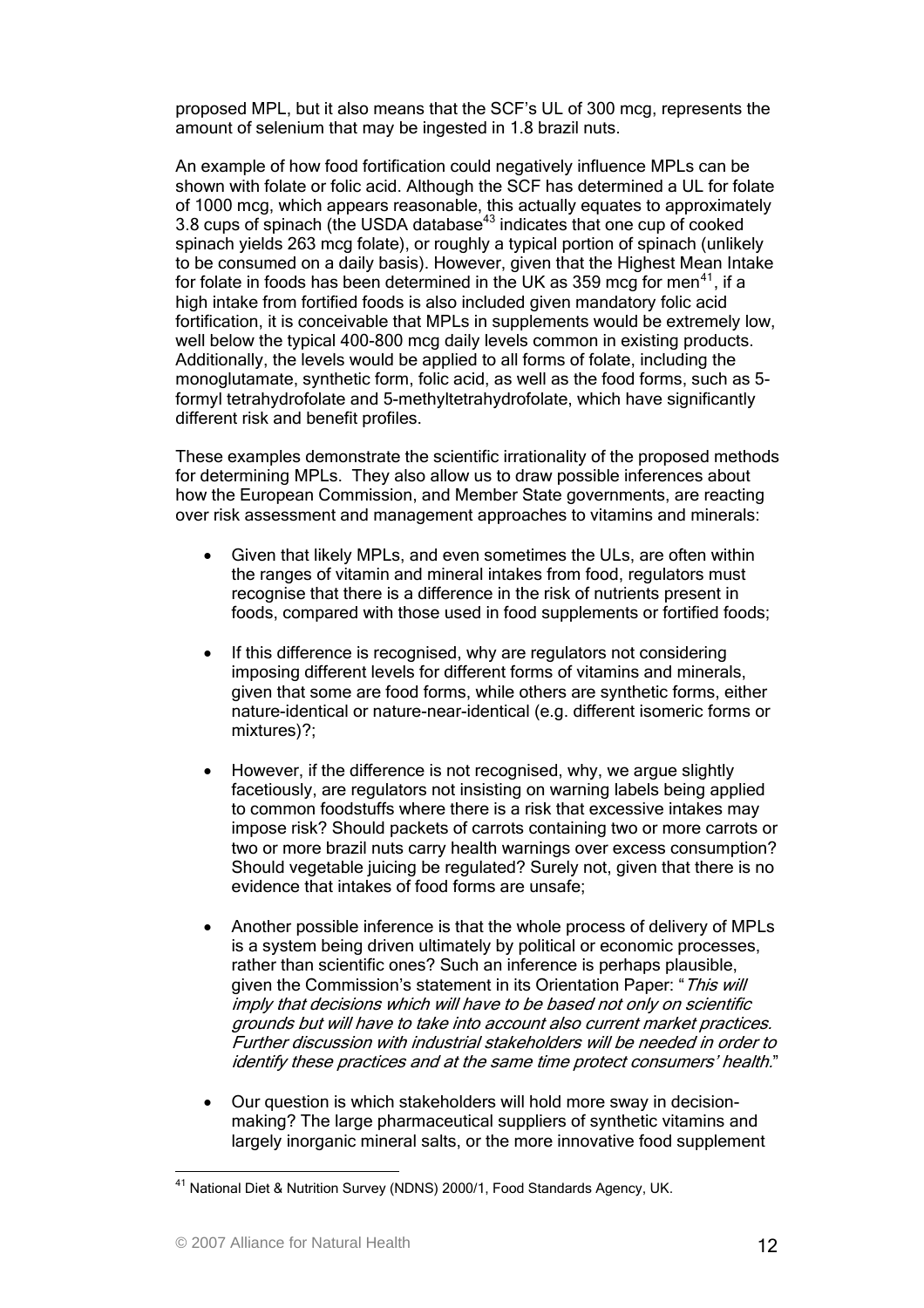manufacturers that specialise in delivering food forms of nutrients? Time will no doubt provide the answer, but there is a real risk that the final decision will be one which acts disproportionately on the smaller, specialised suppliers and manufacturers that have greater interests in food forms of nutrients.

Vitamin and mineral intakes regarded by most governments as adequate today, increasingly appear to be insufficient, particularly in relation to specific vitamins and minerals (e.g. vitamin C, D3, magnesium, etc.). This point has been previously made in the Common Position of the proposed regulation of the European Parliament and of the Council on the addition of vitamins and minerals and of certain other substances to foods: "progress in scientific knowledge indicates that intakes of some nutrients for maintaining optimal health and well-being could be higher than those currently recommended."<sup>[42](#page-12-0)</sup>

So, although food fortification is one strategy which helps to ensure certain consumers (those who elect to consume fortified foods) ingest sufficient vitamins and minerals, it must be recognised that food supplementation is an alternative strategy, in which the consumer is allowed to exercise free choice in what supplementary nutrients are consumed. In determining risk, it is neither logical, nor is there any adequate supporting evidence, to combine intakes from conventional foods and fortified foods and subtracting this statistic from ULs when determining MPLs of vitamins and minerals for food supplements.

#### Requirements of a scientifically rational, new risk management model

We summarise below the main features required for a scientifically rational risk management model.

- 1. Identification of those vitamin and mineral forms where intake from food supplements (or fortified foods) may expose humans to significant health risks. An approach of this type, although applied to nutrient groups not forms, has already been developed in the EHPM/ERNA model, however, the PSI relies on two statistics, the UL and the RDA/PRI, that we regard as being flawed or faulty. Accordingly, we argue that another method is required which is based on more robust scientific principles, and takes into account differences in safety profile between different nutrient forms.
- 2. In cases where this potential risk has been established, the risk should be characterised, both in terms of its severity (e.g. low, moderate, high) and its reversibility or otherwise. Presently the models identify risk and treat all forms of risk in the same way. There are no graded risk management approaches which take into account different forms of risk. The norm in food regulation, is that low risks are managed through provision of warning labels, bans are applied only to high risks. Imposing bans on low or mild risk scenarios (where the risk is fully reversible) must be considered a disproportionate risk management approach.
- 3. Risk assessment approaches, for the reasons given above, must include assessment of all relevant data and must be applied to individual nutrient forms, rather than nutrient groups, owing to differences in safety/risk profile between different members of the same nutrient group.

<span id="page-12-0"></span> $42$  Common Position on proposed regulation of the European Parliament and of the Council on the addition of vitamins and minerals and of certain other substances to foods, dated 4 November 2005. <http://register.consilium.europa.eu/pdf/en/05/st09/st09857.en05.pdf>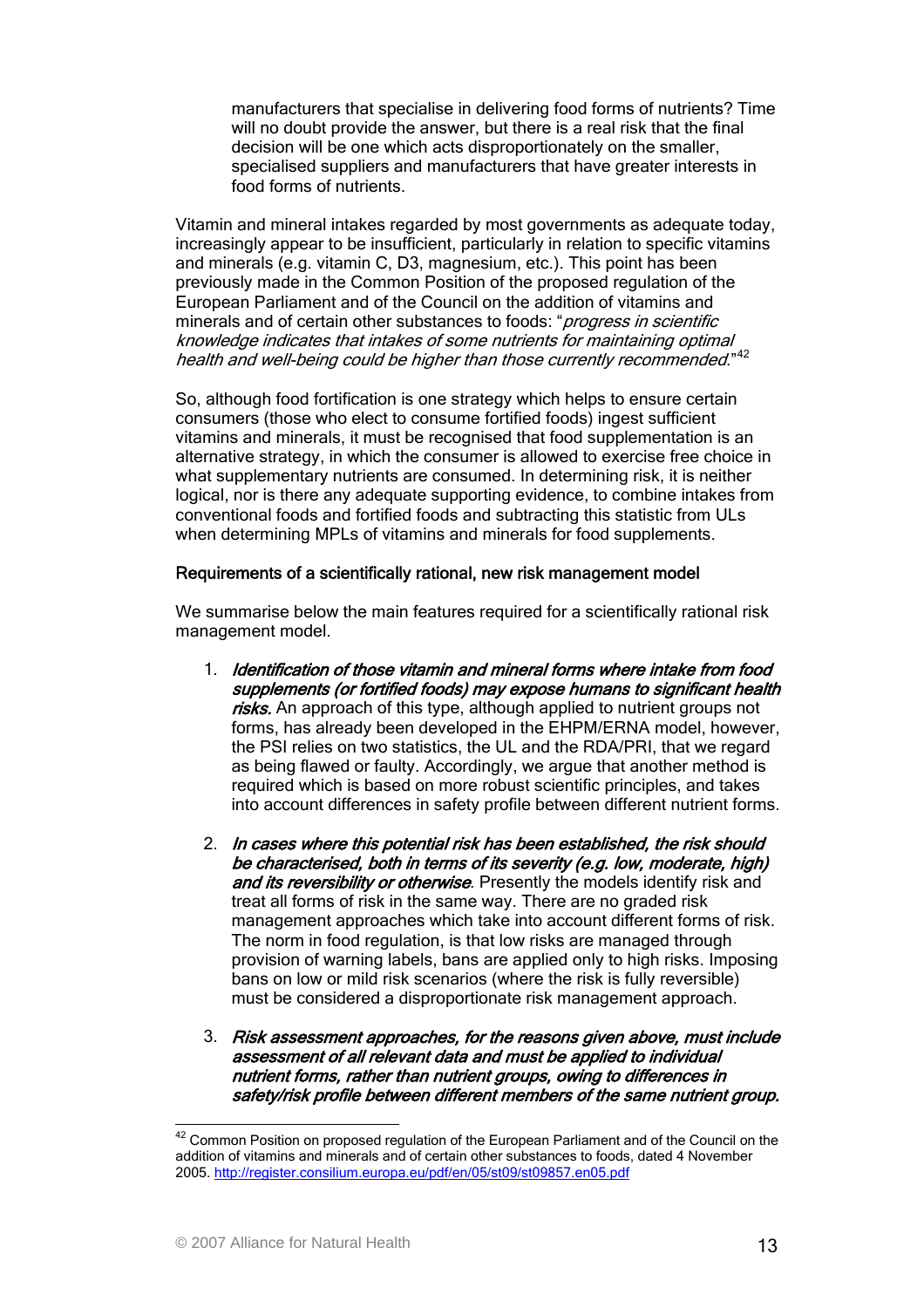This point was recognised at the EFSA colloquium on risk/benefit assessment of nutrients, held in Tabiano, Italy in July 2006.<sup>[43](#page-13-0)</sup> Although this increases considerably the number of risk assessments required, it ensures that risk management policies are proportionate and scientifically based. The workload can be distributed by ensuring that determinations for the highest risk nutrients (with the narrowest margins between the beneficial range and potential adverse effect levels) are prioritised.

- 4. Development of a proportionate, graded risk management approach which applies more stringent measures to higher risk nutrient form/dosage combinations, and, at the other extreme, does not require that any risk management measures are applied to those nutrients for which the risk is low or negligible. A model which has elements of grading has been proposed via the EHPM/ERNA model and has been seemingly endorsed in the Commission's Orientation Paper. However, there should be at least three gradations in risk management policy, namely:
	- No measures for lowest risk category
	- Warning labels for intermediate risk category
	- Restrictions (bans) on dosage of particular nutrient forms, based on scientifically valid risk assessment and management determinations

Such gradations are common place in existing food law in the EU. There are a wide range of foods which are known to induce adverse effects in certain population groups (e.g. dairy products in those that are lactase deficient, peanuts in allergy sufferers, wheat products in those that are gluten intolerant) and it would be legally inconsistent, on the basis of precedent, to regulate food supplements, which are a category of food, in a substantially different way.

Trigger points for each of these risk management measures, and any others that are considered appropriate, need to be clearly defined.

# **Conclusion**

 $\overline{1}$ 

The view of the ANH is that the existing proposals for MPLs are gravely at risk of acting as a disproportionate risk management measure, which could seriously interfere with consumer freedom of choice and prevent people from ingesting levels of particular vitamins and minerals that are well known to be beneficial.

There are many problems associated with existing and proposed methodologies, many of which have been discussed in this paper. They multiply out safety and uncertainty factors, so that final MPLs are likely to be overly cautious and will not stand up to scrutiny against real data (e.g. dosages consumed in foods, or those that have been monitored medically over decades by clinical nutritionists). Data which are used to determine MPLs may not be relevant to given nutrient forms or delivery systems, or determinations may be made on such limited data that extrapolations to humans are scientifically meaningless.

<span id="page-13-0"></span><sup>&</sup>lt;sup>43</sup> European Food Safety Authority (EFSA). *Risk-Benfit Analysis of Foods: Methods and* Approaches. EFSA Scientific Colloquium Summary Report, 13-14 July 2007, Parma, Italy. EFSA: Parma, July 2007. p. 141.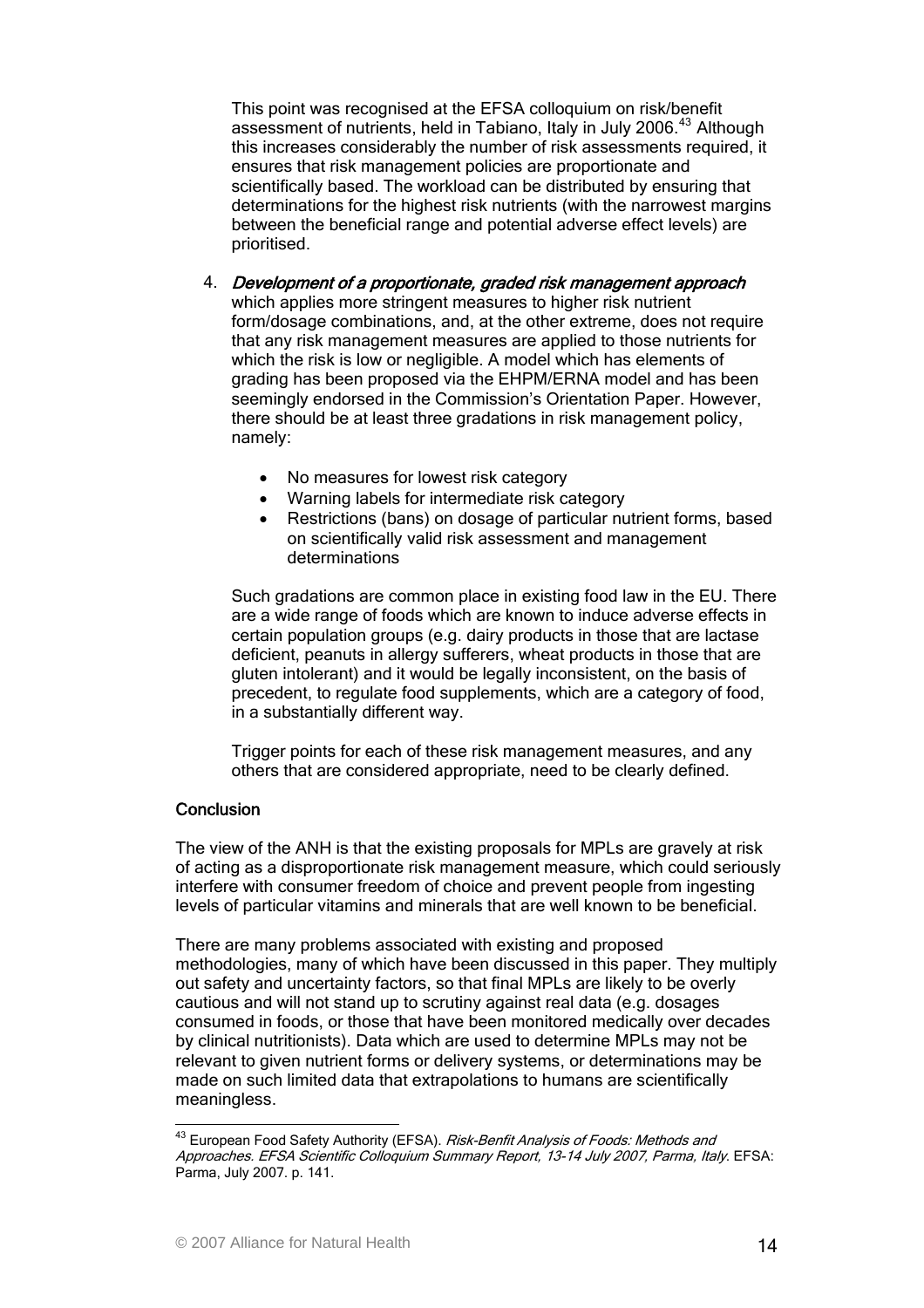We strongly recommend that the European Commission considers very seriously the development of a more appropriate model, which we believe would be better developed within an independent, university setting, rather than by stakeholders or the European Commission itself. It is clear that elements of the proposed model have been severely influenced by certain industrial stakeholders, and such influence appears to have taken the intended risk management process some distance from its intended purpose, namely the protection of consumers.

Owing to the complexities of nutrients (risk vs benefit; two-tailed risk, risk of excess and risk of inadequacy), it is evident that a more appropriate solution could be developed which would avoid the inevitable consequences of a disproportionate measure, namely legal challenge. Given that EFSA has already commenced work in this field, through its hosting of the  $6<sup>th</sup>$  Scientific Colloquium on Risk-Benefit Analysis of Foods $47$ , we strongly urge the Commission to delay imposition of its proposed measure until a more proportionate and scientifically valid approach to risk management has been developed.

> Alliance for Natural Health 19 October 2007

# About the Alliance for Natural Health (ANH)

The ANH is a UK-based, internationally-active, non-governmental organization working to positively shape regulatory and scientific frameworks affecting natural health. As an alliance, the ANH brings together scientists, medical doctors, integrative practitioners, lawyers and consumers, as well as suppliers of food and dietary supplements, globally as a means of working towards the development of sustainable approaches to healthcare. The ANH has been extensively involved in inputs to European Member State governments, the European Commission and the European Food Safety Authority (EFSA) with regard to the EU Nutrition & Health Claims Regulation which came into force across Europe on 1 July 2007.

[www.anhcampaign.org](http://www.anhcampaign.org/)